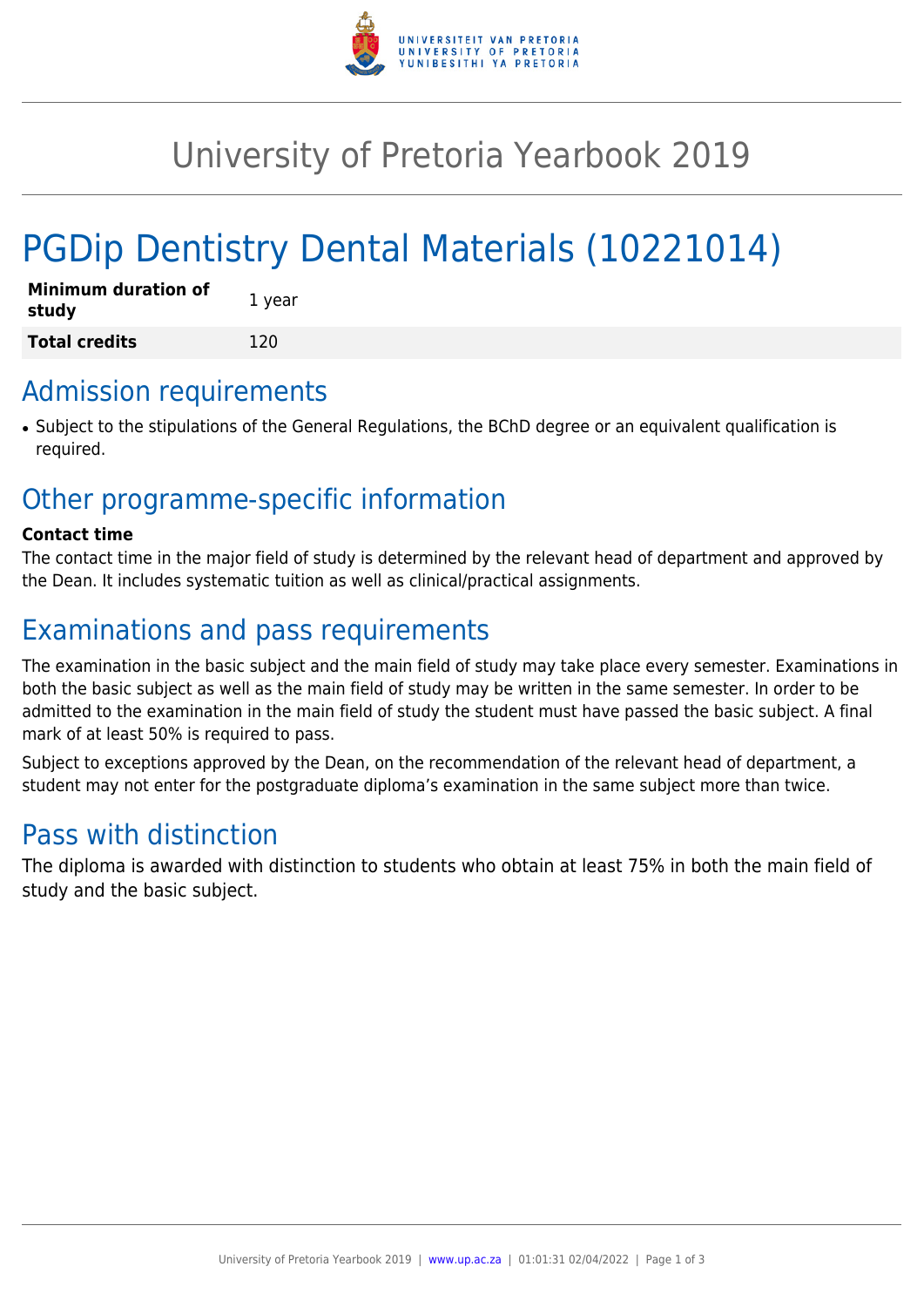

# Curriculum: Final year

**Minimum credits: 120**

### **Core modules**

### **Dental materials 701 (THM 701)**

| <b>Module credits</b>         | 100.00                                                                  |
|-------------------------------|-------------------------------------------------------------------------|
| <b>Contact time</b>           | 8 lectures per week, 5 discussion classes per week, 2 seminars per week |
| Language of tuition           | Module is presented in English                                          |
| <b>Department</b>             | Odontology                                                              |
| <b>Period of presentation</b> | Year                                                                    |

#### **Dental materials 701 (THM 701)**

| <b>Module credits</b>         | 100.00                         |
|-------------------------------|--------------------------------|
| Language of tuition           | Module is presented in English |
| <b>Department</b>             | Odontology                     |
| <b>Period of presentation</b> | Year                           |

### **Elective modules**

#### **Anatomy 710 (ANA 710)**

| <b>Module credits</b>         | 20.00                          |
|-------------------------------|--------------------------------|
| <b>Prerequisites</b>          | No prerequisites.              |
| Language of tuition           | Module is presented in English |
| <b>Department</b>             | Anatomy                        |
| <b>Period of presentation</b> | Semester 1                     |

#### **Anatomy and principles of surgery 700 (CBA 700)**

| <b>Module credits</b>         | 20.00                           |
|-------------------------------|---------------------------------|
| <b>Language of tuition</b>    | Module is presented in English  |
| <b>Department</b>             | Maxillo Facial and Oral Surgery |
| <b>Period of presentation</b> | Semester 1                      |

#### **Physiology 714 (FSG 714)**

| <b>Module credits</b>         | 20.00                          |
|-------------------------------|--------------------------------|
| <b>Language of tuition</b>    | Module is presented in English |
| <b>Department</b>             | Physiology                     |
| <b>Period of presentation</b> | Year                           |
|                               |                                |